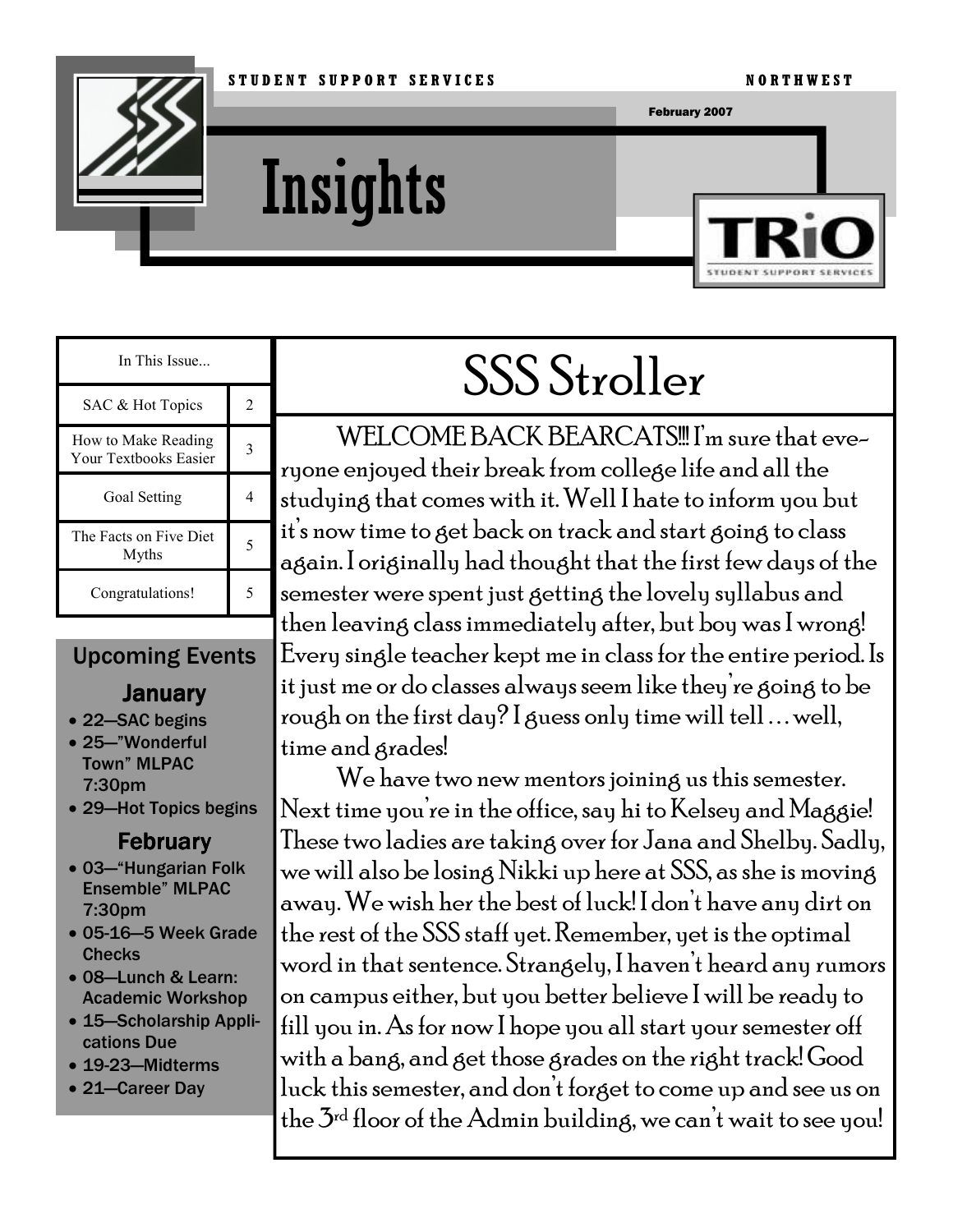



## Student Advisory Council

Mondays @ 4:00 pm in AD 303

January 22

February 5, 19

March 5, 26

### April 9

Student Support Services Northwest Missouri State University

Mondays @ 4:00 pm in AD 303

HOT

TOPICS

January 29

February 12, 26

March 12

April 2, 16

Contact: Christi @ SSS 562-1259 for more info or visit her office AD 361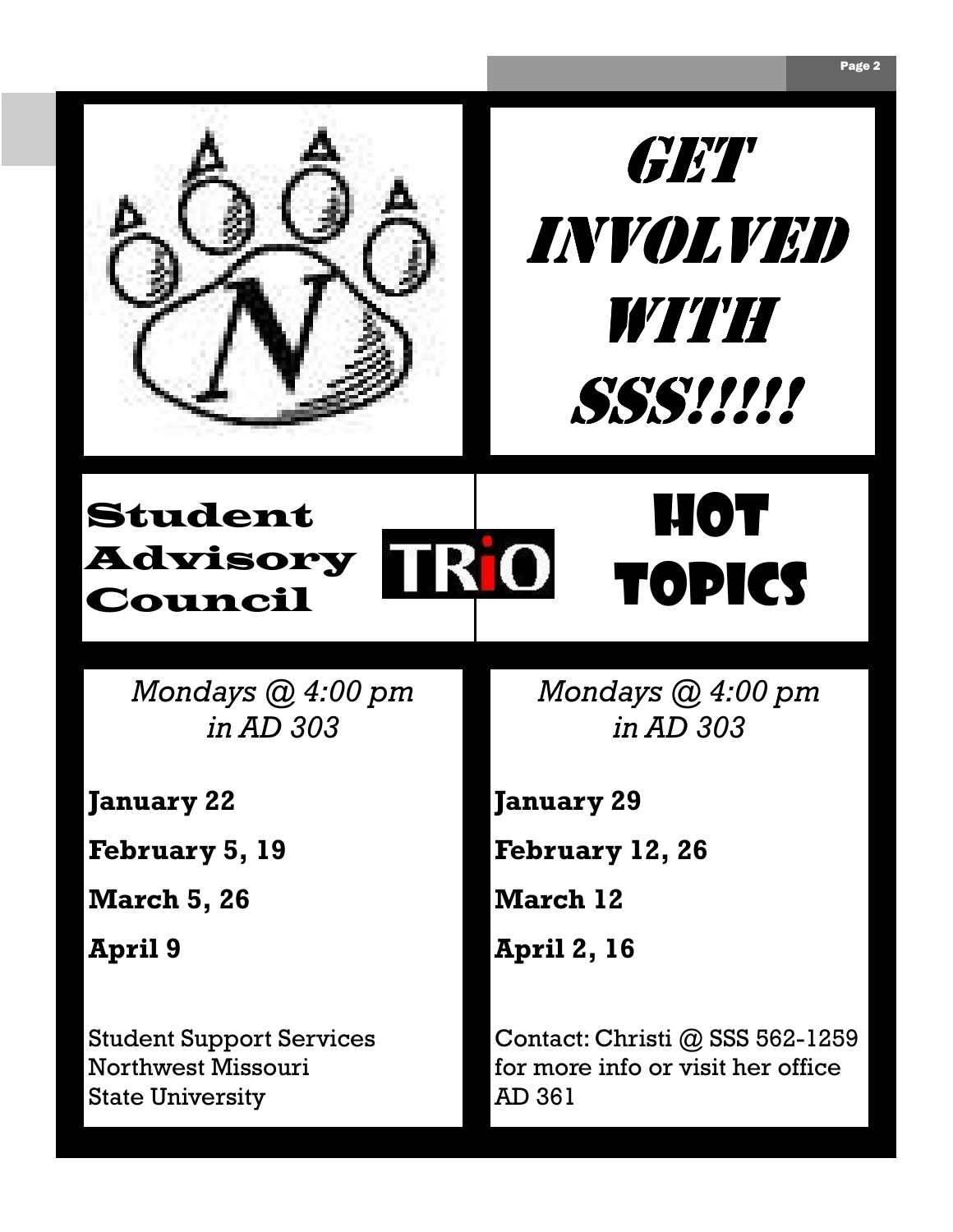# HOW TO MAKE READING YOUR TEXTBOOKS EASIER

By: Nikki Wetrich

You will be assigned a lot of reading throughout your college career and if you don't keep on top of the reading you will soon fall behind. There are several reading styles that will help you to stay on task.

## **Study Reading**

This is used for the sole purpose of comprehension and is normally used with the higher level of reading. With this type of reading you should commonly read a lot slower to be able to retain and comprehend the information. You should read this information more than once to start to comprehend it better. Also, with Study Reading, reading the material aloud is appropriate.

## **Skimming**

This reading style is commonly used for the purpose of getting a generalized idea about the information from the reading material. This is used most when you have to read a lot of things in a small amount of time. With this reading style you should identify the main points in a paragraph and ignore the detail points. Since you are only getting the main points there is only a limited amount of comprehension.

## **Scanning**

This style is best used when trying to find a certain point in the reading. This information could be in anything from lists, to short statements, and even in paragraphs. With this style since you know exactly what you are looking for you can scan your eyes over the text until you see a trigger word to make you stop.

So next time you get a reading assignment make sure to decide which reading style to use so that it makes your assignment a whole lot easier.

All information can be found at www.how-to-study.com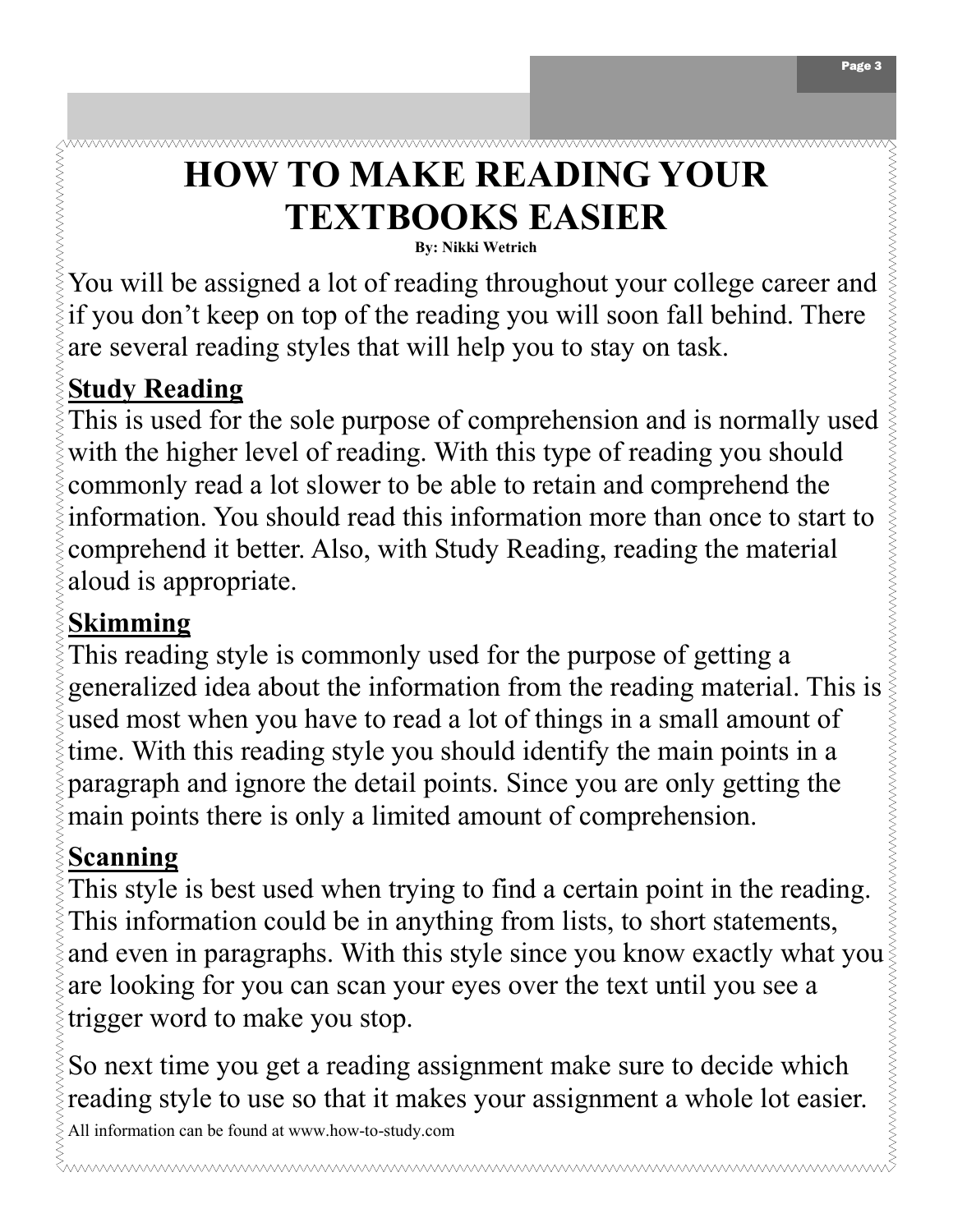$\Box$ 

 $\Box$  $\Box$ 

 $\begin{array}{cccccccccccccc} 0 & 0 & 0 & 0 & 0 & 0 \\ \end{array}$ 

# Goal Setting

# by Hannah Cole

"It's a very funny thing about life; if you refuse to accept anything but the best, you very often get it." William Somerset Maugham

Isn't life funny at times? We often find ourselves out with friends or family having fun, watching hilarious movies and laughing so hard to the point of wetting our pants, or losing our keys and ending up late to class. Wait, no, that last one doesn't seem too funny to me.

 True, when life's little obstacles do not seem funny at the time, later when we look back, it's great if we can laugh about what happened. Right now you are focused on school and work. You try to do the best you can, you try to make the most of things, and you try to be successful. Sometimes though, we have to be human and accept the fact that things don't always go our way, but you must look on the bright side of things in every situation. If you're off to a rough start in your semester, consider this; the end of the semester can only get better. There's also plenty of assistance available to you to find the humor in every situation you face, right here at SSS! The mentors and central staff are here to greet you with a warm smile and will help guide you to the path of fun! This year will be a great one for you! Learn right now to accept and work for the best in everything! You can do it!

 Did I mention that losing keys and being late to class is a great way to meet the professor and get to know them and allow them to become familiar with you from the start? I'm not suggesting that being late or skipping class is the best way to meet your professor, because you can always go to their office outside of class! Take care and strive for the best while having fun in 2007!

. . . . . . . .